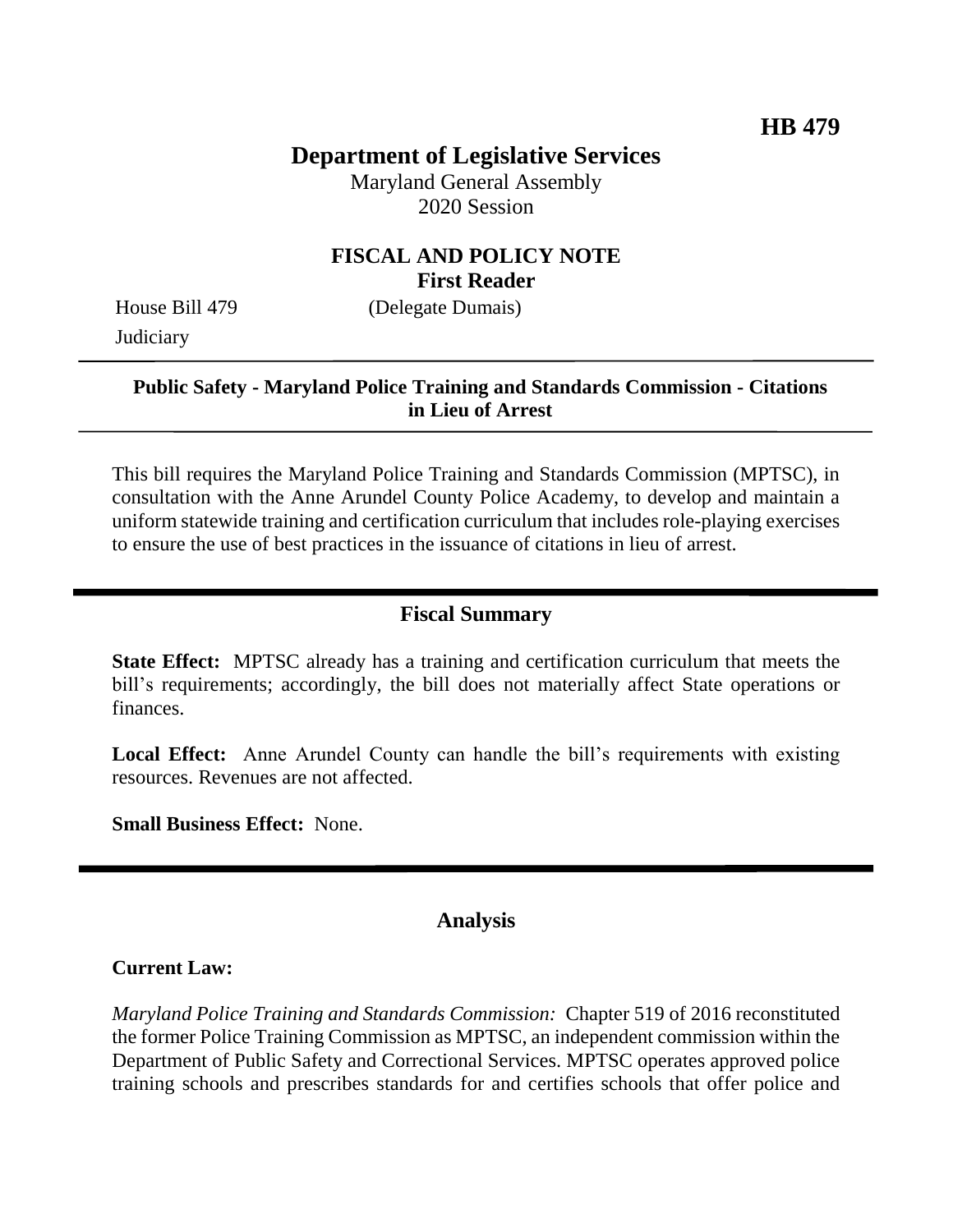security training. In consultation and cooperation with various entities, it also sets minimum qualifications for instructors and certifies qualified instructors for approved training schools.

MPTSC certifies persons as police officers who have met commission standards, including submission to a criminal history records check and a specified psychological consultation. An individual who is not satisfactorily trained in the 12-month probationary period may not be employed as a police officer, and a police officer may not serve after certification has been revoked, suspended, or allowed to lapse.

MPTSC requirements include, among other things, that the curriculum and minimum courses of study include special training, attention to, and study of the application of:

- the criminal laws concerning rape and sexual offenses, including the sexual abuse and exploitation of children and related evidentiary procedures;
- the criminal laws concerning human trafficking, including services and support available to victims and the rights and appropriate treatment of victims;
- the contact with and treatment of victims of crimes and delinquent acts;
- the notices, services, support, and rights available to victims and victims' representatives under State law; and
- the notification of victims of identity fraud and related crimes of their rights under federal law.

These requirements apply to in-service level police training every three years and entrance-level training conducted by the State and each county and municipal police training school.

*Citation Issuance:* A police officer must issue a citation for possession of marijuana or any misdemeanor or local ordinance violation that does not carry a penalty of imprisonment or for which the maximum penalty of imprisonment is 90 days or less, except for (1) failure to comply with a peace order or protective order; (2) violation of a condition of pretrial or posttrial release; (3) possession of an electronic control device after conviction of a drug felony or a crime of violence; (4) violation of an out-of-state domestic violence order; or (5) abuse or neglect of an animal. A police officer may also charge by citation, as specified, for (1) the sale of an alcoholic beverage to an underage drinker or intoxicated person; (2) malicious destruction of property valued at less than \$500; and (3) misdemeanor theft of property or services valued at less than \$1,000.

A police officer may charge a defendant by citation *only* if (1) the officer is satisfied with the defendant's evidence of identity; (2) the officer reasonably believes that the defendant will comply with the citation; (3) the officer reasonably believes that the failure to charge